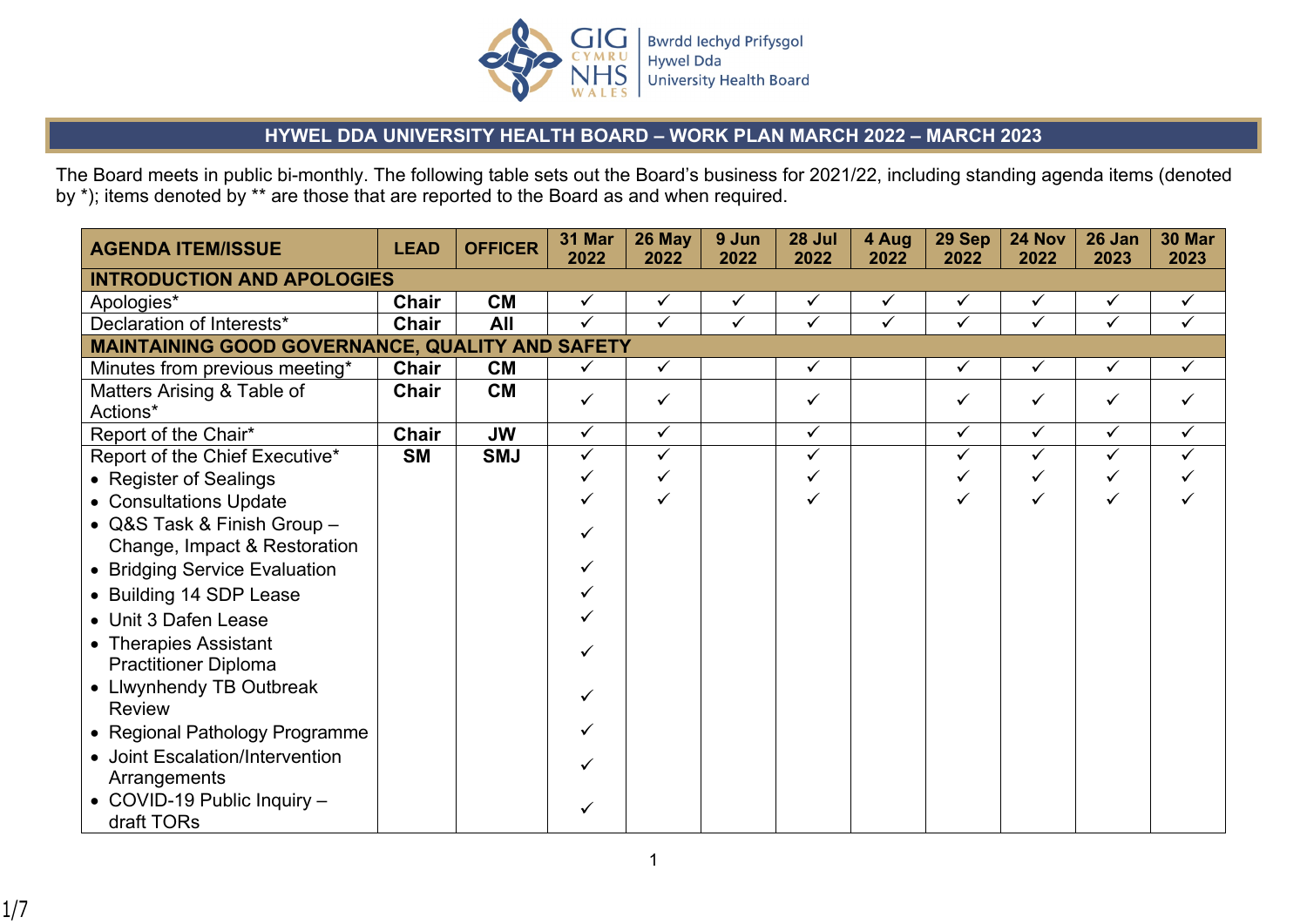| <b>AGENDA ITEM/ISSUE</b>                                       | <b>LEAD</b>   | <b>OFFICER</b>            | 31 Mar<br>2022 | 26 May<br>2022 | 9 Jun<br>2022 | 28 Jul<br>2022 | 4 Aug<br>2022 | 29 Sep<br>2022 | 24 Nov<br>2022 | 26 Jan<br>2023 | <b>30 Mar</b><br>2023 |
|----------------------------------------------------------------|---------------|---------------------------|----------------|----------------|---------------|----------------|---------------|----------------|----------------|----------------|-----------------------|
| • WAST Review of Service<br><b>Rosters</b>                     |               |                           | $\checkmark$   |                |               |                |               |                |                |                |                       |
| • Proposed new PO from disc at<br>the NHS Leadership Board     |               |                           |                | $\checkmark$   |               |                |               |                |                |                |                       |
| • Petitions Committee                                          |               |                           |                | $\checkmark$   |               |                |               |                |                |                |                       |
| • Cost of Living support for staff                             |               |                           |                | $\checkmark$   |               | $\checkmark$   |               |                |                |                |                       |
| Report of the Audit & Risk<br><b>Assurance Committee</b>       | <b>PN</b>     | <b>JW</b>                 | $\checkmark$   | $\checkmark$   |               | $\checkmark$   |               | $\checkmark$   | $\checkmark$   | $\checkmark$   | ✓                     |
| Report of the Quality, Safety &<br><b>Experience Committee</b> | <b>AL</b>     | <b>MR</b>                 | $\checkmark$   | $\checkmark$   |               | $\checkmark$   |               | $\checkmark$   | $\checkmark$   | $\checkmark$   | ✓                     |
| <b>Board Effectiveness Report</b>                              | <b>SM</b>     | <b>JW</b>                 |                |                | $\checkmark$  |                |               |                |                |                |                       |
| HDdUHB Annual Report 2021/22                                   | <b>Chair</b>  | <b>EDs</b>                |                |                | $\checkmark$  |                |               |                |                |                |                       |
| Performance Report                                             | <b>HT</b>     | <b>TP</b>                 |                |                | $\checkmark$  |                |               |                |                |                |                       |
| <b>Accountability Report</b>                                   | <b>SM</b>     | <b>JW</b>                 |                |                | $\checkmark$  |                |               |                |                |                |                       |
| Final Accounts for 2021/22                                     | <b>HT</b>     | <b>HT</b>                 |                |                | $\checkmark$  |                |               |                |                |                |                       |
| Audit Wales ISA 260 and Letter<br>of Representation            | <b>AW</b>     | <b>HT</b>                 |                |                | $\checkmark$  |                |               |                |                |                |                       |
| <b>Committee Annual Reports:</b>                               | <b>Chairs</b> | Lead                      |                |                | $\checkmark$  | $\checkmark$   |               |                |                |                |                       |
| • Audit & Risk Assurance<br>Committee                          |               | <b>Execs</b><br><b>JW</b> |                |                |               | (MHLC)         |               |                |                |                |                       |
| • Charitable Funds Committee                                   |               |                           |                |                |               |                |               |                |                |                |                       |
| • Health & Safety Committee                                    |               |                           |                |                |               |                |               |                |                |                |                       |
| • Mental Health Legislation                                    |               |                           |                |                |               |                |               |                |                |                |                       |
| Committee                                                      |               |                           |                |                |               |                |               |                |                |                |                       |
| • People, OD & Culture<br>Committee                            |               |                           |                |                |               |                |               |                |                |                |                       |
| • Quality, Safety & Experience                                 |               |                           |                |                |               |                |               |                |                |                |                       |
| <b>Assurance Committee</b>                                     |               |                           |                |                |               |                |               |                |                |                |                       |
| • Strategic Development &                                      |               |                           |                |                |               |                |               |                |                |                |                       |
| <b>Operational Delivery</b>                                    |               |                           |                |                |               |                |               |                |                |                |                       |
| Committee                                                      |               |                           |                |                |               |                |               |                |                |                |                       |
| <b>Sustainable Resources</b>                                   |               |                           |                |                |               |                |               |                |                |                |                       |
| Committee                                                      |               |                           |                |                |               |                |               |                |                |                |                       |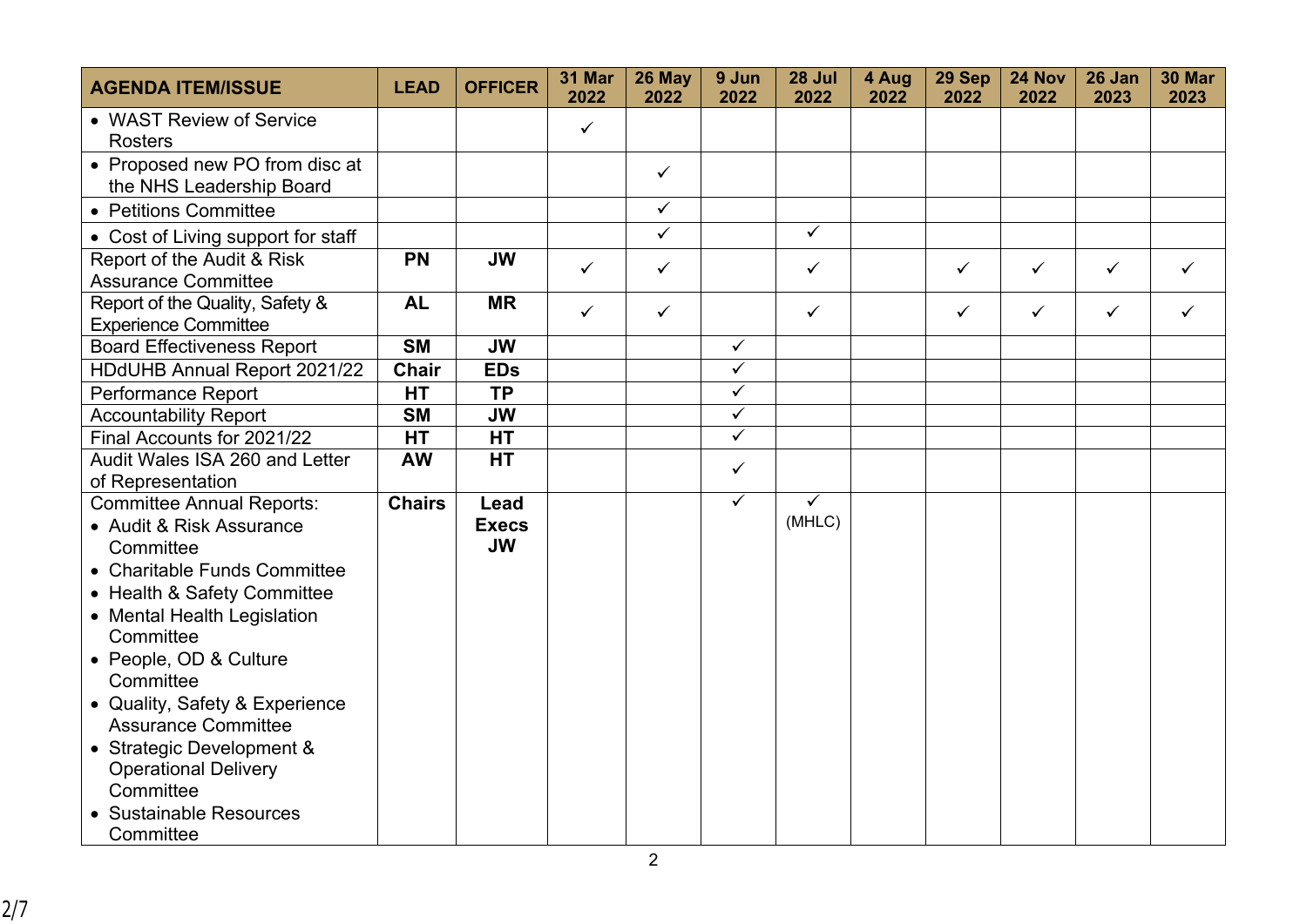| <b>AGENDA ITEM/ISSUE</b>                              | <b>LEAD</b>  | <b>OFFICER</b>           | <b>31 Mar</b><br>2022 | 26 May<br>2022 | 9 Jun<br>2022 | 28 Jul<br>2022          | 4 Aug<br>2022           | 29 Sep<br>2022 | 24 Nov<br>2022 | 26 Jan<br>2023 | <b>30 Mar</b><br>2023 |
|-------------------------------------------------------|--------------|--------------------------|-----------------------|----------------|---------------|-------------------------|-------------------------|----------------|----------------|----------------|-----------------------|
| <b>Standing Orders/Standing</b>                       | <b>SM</b>    | <b>JW</b>                |                       |                |               | $\checkmark$            |                         |                |                |                |                       |
| <b>Financial Instructions</b>                         |              |                          |                       |                |               |                         |                         |                |                |                |                       |
| <b>Minutes from Corporate Trustee</b>                 | <b>Chair</b> | <b>CM</b>                | $\checkmark$          | $\checkmark$   |               |                         |                         |                |                |                |                       |
| Meeting                                               |              |                          |                       |                |               |                         |                         |                |                |                |                       |
| <b>Minutes from Annual General</b><br>Meeting         | <b>Chair</b> | <b>CM</b>                |                       |                |               |                         |                         | $\checkmark$   |                |                |                       |
| <b>Audit Wales Structured</b>                         | <b>SM</b>    | <b>JW</b>                |                       |                |               |                         |                         |                |                | $\checkmark$   |                       |
| Assessment                                            |              |                          |                       |                |               |                         |                         |                |                |                |                       |
| <b>Audit Wales Annual Audit Report</b>                | <b>AW</b>    | <b>JW</b>                |                       |                |               |                         |                         |                |                | $\checkmark$   |                       |
| <b>DELIVERING ON OUR PURPOSE</b>                      |              |                          |                       |                |               |                         |                         |                |                |                |                       |
| <b>Board Assurance Framework</b>                      | <b>SM</b>    | <b>JW</b>                | $\checkmark$          |                |               | $\checkmark$            |                         |                | $\checkmark$   |                | $\checkmark$          |
| <b>Improving Patient Experience</b><br>Report         | <b>MR</b>    | LO'C                     | $\checkmark$          | $\checkmark$   |               | $\checkmark$            |                         | $\checkmark$   | $\checkmark$   | $\checkmark$   | ✓                     |
| Integrated Medium Term Plan<br>(IMTP)/Three Year Plan | LD           |                          | $\checkmark$          | $\checkmark$   |               | ✓                       |                         | ✓              | $\checkmark$   | $\checkmark$   | ✓                     |
| Programme Business Case -                             | LD           |                          |                       |                |               |                         |                         |                |                |                |                       |
| Implementing the Healthier Mid                        |              |                          | $\checkmark$          | ✓              |               | ✓                       |                         | ✓              | $\checkmark$   | $\checkmark$   | ✓                     |
| and West Wales Strategy                               |              |                          |                       |                |               |                         |                         |                |                |                |                       |
| Nurse Staffing Levels (Wales) Act                     | <b>MR</b>    | CH/                      |                       | $\checkmark$   |               |                         |                         | $\checkmark$   | $\checkmark$   |                |                       |
| Compliance                                            |              | <b>HH</b>                |                       |                |               |                         |                         |                |                |                |                       |
| <b>Continuous Engagement Plan</b>                     | LD           |                          |                       | $\checkmark$   |               |                         |                         |                |                |                |                       |
| <b>Land Identification Plan</b>                       | LD           |                          |                       |                |               |                         | $\overline{\checkmark}$ |                |                |                |                       |
| Making a Difference - Customer<br>Service Programme   | LG           |                          | $\checkmark$          |                |               |                         |                         |                |                |                |                       |
| <b>Transformation Steering Group</b>                  |              |                          |                       | $\checkmark$   |               | $\checkmark$            |                         | $\checkmark$   | $\checkmark$   | $\checkmark$   | ✓                     |
| Update                                                |              |                          |                       |                |               |                         |                         |                |                |                |                       |
| <b>HDdUHB Major Incident Plan</b>                     | <b>DPH</b>   | $\overline{\mathsf{SH}}$ |                       |                |               | $\overline{\checkmark}$ |                         |                |                |                |                       |
| <b>Risk Management Framework</b>                      | <b>JW</b>    |                          |                       |                |               | $\checkmark$            |                         |                |                |                |                       |
| Section 33 Agreement: Joint                           | <b>JP</b>    | <b>SMJ</b>               |                       |                |               | $\checkmark$            |                         |                |                |                |                       |
| <b>Equipment Store Ceredigion CC</b>                  |              |                          |                       |                |               |                         |                         |                |                |                |                       |
| <b>Learning Disability Charter</b>                    | <b>AC</b>    |                          |                       |                |               | $\checkmark$            |                         |                |                |                |                       |
| <b>Health &amp; Care Standards</b>                    | <b>MR</b>    |                          |                       |                |               |                         |                         |                |                | ✓              |                       |
| <b>Fundamentals of Care Audit</b>                     |              |                          |                       |                |               |                         |                         |                |                |                |                       |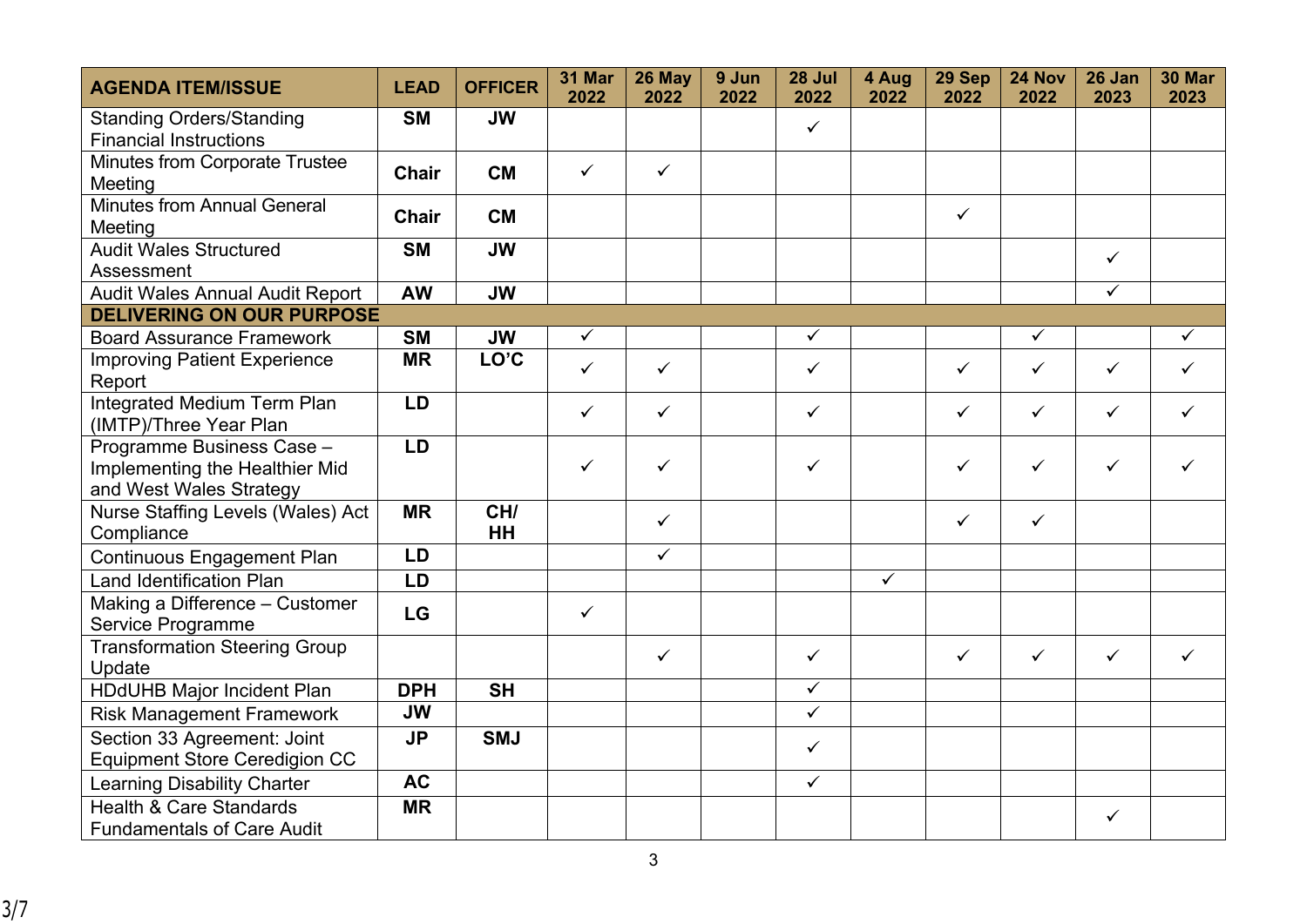| <b>AGENDA ITEM/ISSUE</b>                                         | <b>LEAD</b>  | <b>OFFICER</b> | <b>31 Mar</b><br>2022 | 26 May<br>2022          | 9 Jun<br>2022 | 28 Jul<br>2022 | 4 Aug<br>2022 | 29 Sep<br>2022 | 24 Nov<br>2022 | 26 Jan<br>2023 | <b>30 Mar</b><br>2023 |
|------------------------------------------------------------------|--------------|----------------|-----------------------|-------------------------|---------------|----------------|---------------|----------------|----------------|----------------|-----------------------|
| <b>Ombudsman Annual Letter</b>                                   |              |                |                       |                         |               |                |               |                |                |                |                       |
| Ombudsman Reports**                                              | <b>MR</b>    | LO'C           |                       |                         |               |                |               |                |                |                |                       |
| <b>DELIVERING OUR RECOVERY PLAN</b>                              |              |                |                       |                         |               |                |               |                |                |                |                       |
| <b>Operational Update</b>                                        | <b>AC/JP</b> |                |                       | $\checkmark$            |               | $\checkmark$   |               | $\checkmark$   | $\checkmark$   | $\checkmark$   | $\checkmark$          |
| <b>Integrated Performance</b><br><b>Assurance Report (IPAR)</b>  | <b>HT</b>    | <b>TP</b>      | $\checkmark$          | $\checkmark$<br>(M1&12) |               | $\checkmark$   |               | $\checkmark$   | $\checkmark$   | $\checkmark$   | $\checkmark$          |
| <b>Financial Report</b>                                          | <b>HT</b>    |                | $\checkmark$          | $\checkmark$<br>(M1&12) |               | $\checkmark$   |               | $\checkmark$   | $\checkmark$   | $\checkmark$   | $\checkmark$          |
| <b>Corporate Risk Register</b>                                   | <b>SM</b>    | <b>JW</b>      | $\checkmark$          |                         |               |                |               | $\checkmark$   |                | $\checkmark$   |                       |
| Mental Health & Learning<br><b>Disabilities Update</b>           | <b>AC</b>    |                | $\checkmark$          |                         |               | $\checkmark$   |               |                |                |                |                       |
| <b>Strategic Enabling Group Update</b>                           | <b>HT</b>    |                | $\checkmark$          | $\checkmark$            |               | $\checkmark$   |               | $\checkmark$   | $\checkmark$   | $\checkmark$   | $\checkmark$          |
| Our Annual Recovery Plan<br>2021/22 - Closure Report             | <b>PK</b>    |                |                       | $\checkmark$            |               |                |               |                |                |                |                       |
| Update on the Review of<br><b>Paediatric Services</b>            | P            |                |                       | $\checkmark$            |               |                |               |                |                |                |                       |
| <b>LTA Values and Process for</b><br>2022/23                     | <b>HT</b>    |                |                       | $\checkmark$            |               |                |               |                |                |                |                       |
| Improving Care, Improving Lives                                  | <b>AC/MR</b> |                |                       |                         |               | $\checkmark$   |               |                |                |                |                       |
| <b>COVID-19 Autumn Booster</b><br>Programme                      | <b>JMcC</b>  |                |                       |                         |               | $\checkmark$   |               |                |                |                |                       |
| <b>Paediatric Waiting List</b>                                   | <b>AC</b>    |                |                       |                         |               | $\checkmark$   |               |                |                |                |                       |
| <b>Paediatrics Issues Paper</b>                                  | <b>PK</b>    |                |                       |                         |               |                |               | $\checkmark$   |                |                |                       |
| <b>Paediatrics Output Report</b>                                 | <b>PK</b>    |                |                       |                         |               |                |               |                | $\checkmark$   |                |                       |
| Winter Planning 2022/23                                          | <b>AC</b>    |                |                       |                         |               |                |               | $\checkmark$   | $\checkmark$   | $\checkmark$   |                       |
| <b>BUSINESS CASES</b>                                            |              |                |                       |                         |               |                |               |                |                |                |                       |
| <b>Cross Hands Outline Business</b><br>Case                      | <b>LD</b>    |                |                       | $\checkmark$            |               |                |               |                |                |                |                       |
| <b>Making Malnutrition Matter</b><br><b>Business Case Update</b> | <b>AS</b>    |                |                       |                         |               |                |               | $\checkmark$   |                |                |                       |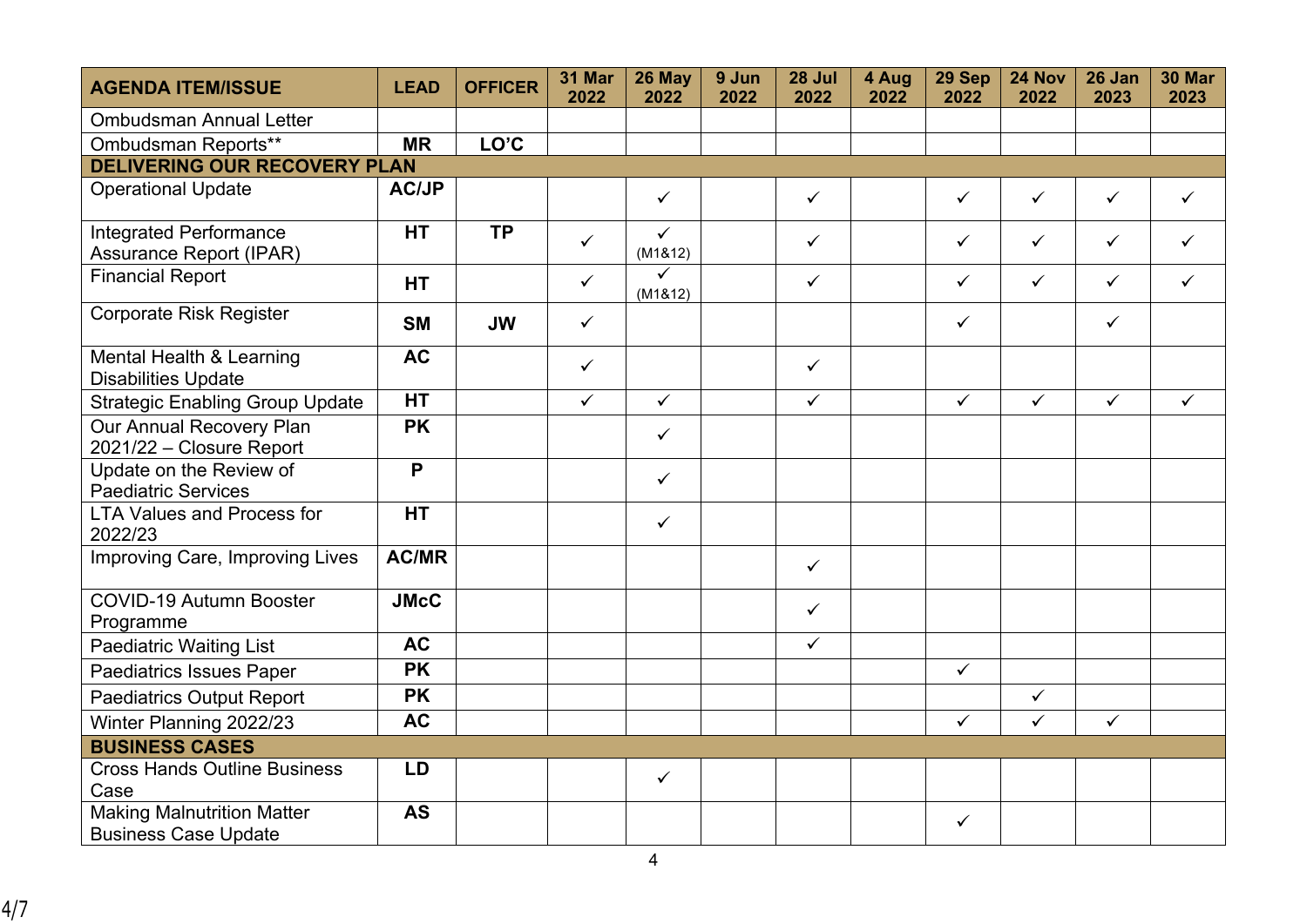| <b>AGENDA ITEM/ISSUE</b>                                                                                                                                                                 | <b>LEAD</b>   | <b>OFFICER</b> | 31 Mar<br>2022 | 26 May<br>2022          | 9 Jun<br>2022 | 28 Jul<br>2022 | 4 Aug<br>2022 | 29 Sep<br>2022 | 24 Nov<br>2022 | 26 Jan<br>2023          | <b>30 Mar</b><br>2023 |
|------------------------------------------------------------------------------------------------------------------------------------------------------------------------------------------|---------------|----------------|----------------|-------------------------|---------------|----------------|---------------|----------------|----------------|-------------------------|-----------------------|
| <b>ASSURANCE</b>                                                                                                                                                                         |               |                |                |                         |               |                |               |                |                |                         |                       |
| Report of the Sustainable<br><b>Resources Committee</b>                                                                                                                                  | <b>WW</b>     | <b>HT</b>      | $\checkmark$   | $\checkmark$            |               | $\checkmark$   |               | $\checkmark$   | $\checkmark$   | $\checkmark$            | ✓                     |
| Report of the Strategic Development<br>& Operational Delivery Committee                                                                                                                  | <b>MD</b>     | <b>LD</b>      | $\checkmark$   | $\checkmark$            |               | $\checkmark$   |               | $\checkmark$   | $\checkmark$   | $\checkmark$            | $\checkmark$          |
| Report of the People, Organisational<br>Development & Culture Committee                                                                                                                  | JG            | LG             | $\checkmark$   | $\checkmark$            |               | $\checkmark$   |               | $\checkmark$   | $\checkmark$   | $\checkmark$            | $\checkmark$          |
| Report of the Health & Safety<br>Committee                                                                                                                                               | JH            | <b>MR</b>      | $\checkmark$   | $\checkmark$            |               | $\checkmark$   |               | $\checkmark$   | $\checkmark$   | $\checkmark$            | $\checkmark$          |
| <b>Llwynhendy TB Outbreak Review</b>                                                                                                                                                     | <b>PK</b>     |                | $\checkmark$   |                         |               |                |               | $\checkmark$   |                |                         |                       |
| <b>WWCP: Draft Dementia Strategy</b>                                                                                                                                                     | <b>AS</b>     |                | $\checkmark$   |                         |               |                |               |                |                |                         |                       |
| Palliative & End of Life Care<br>Strategy                                                                                                                                                | <b>JP</b>     |                | $\checkmark$   |                         |               |                |               |                |                |                         |                       |
| <b>RPB Population Assessment &amp;</b><br><b>Market Stability Report</b>                                                                                                                 | <b>JP</b>     |                | $\checkmark$   |                         |               |                |               |                |                |                         |                       |
| <b>National CHC Framework</b>                                                                                                                                                            | <b>JP</b>     |                |                | $\checkmark$            |               |                |               |                |                |                         |                       |
| <b>HDdUHB Seasonal Influenza</b><br>Plan 2022/23                                                                                                                                         | <b>DPH</b>    |                |                |                         |               |                |               | ✓              |                |                         |                       |
| <b>Board Level Committees:</b><br><b>Charitable Funds Committee</b><br><b>Mental Health Legislation</b><br>$\bullet$<br>Committee<br>Remuneration & Terms of<br><b>Service Committee</b> | <b>Chairs</b> | <b>JW</b>      | $\checkmark$   | $\overline{\checkmark}$ |               | $\checkmark$   |               | $\checkmark$   | $\checkmark$   | ✓                       | ✓                     |
| In-Committee Board                                                                                                                                                                       | <b>Chair</b>  | <b>JW</b>      | $\checkmark$   | $\overline{\checkmark}$ |               | $\checkmark$   |               | $\checkmark$   | $\checkmark$   | $\overline{\checkmark}$ | $\checkmark$          |
| <b>HDdUHB Advisory Groups:</b><br><b>Healthcare Professionals</b><br>$\bullet$<br>Forum<br><b>Staff Partnership Forum</b><br><b>Stakeholder Reference Group</b>                          | <b>Chairs</b> | <b>JW</b>      | $\checkmark$   | $\checkmark$            |               | $\checkmark$   |               | ✓              | $\checkmark$   | $\checkmark$            |                       |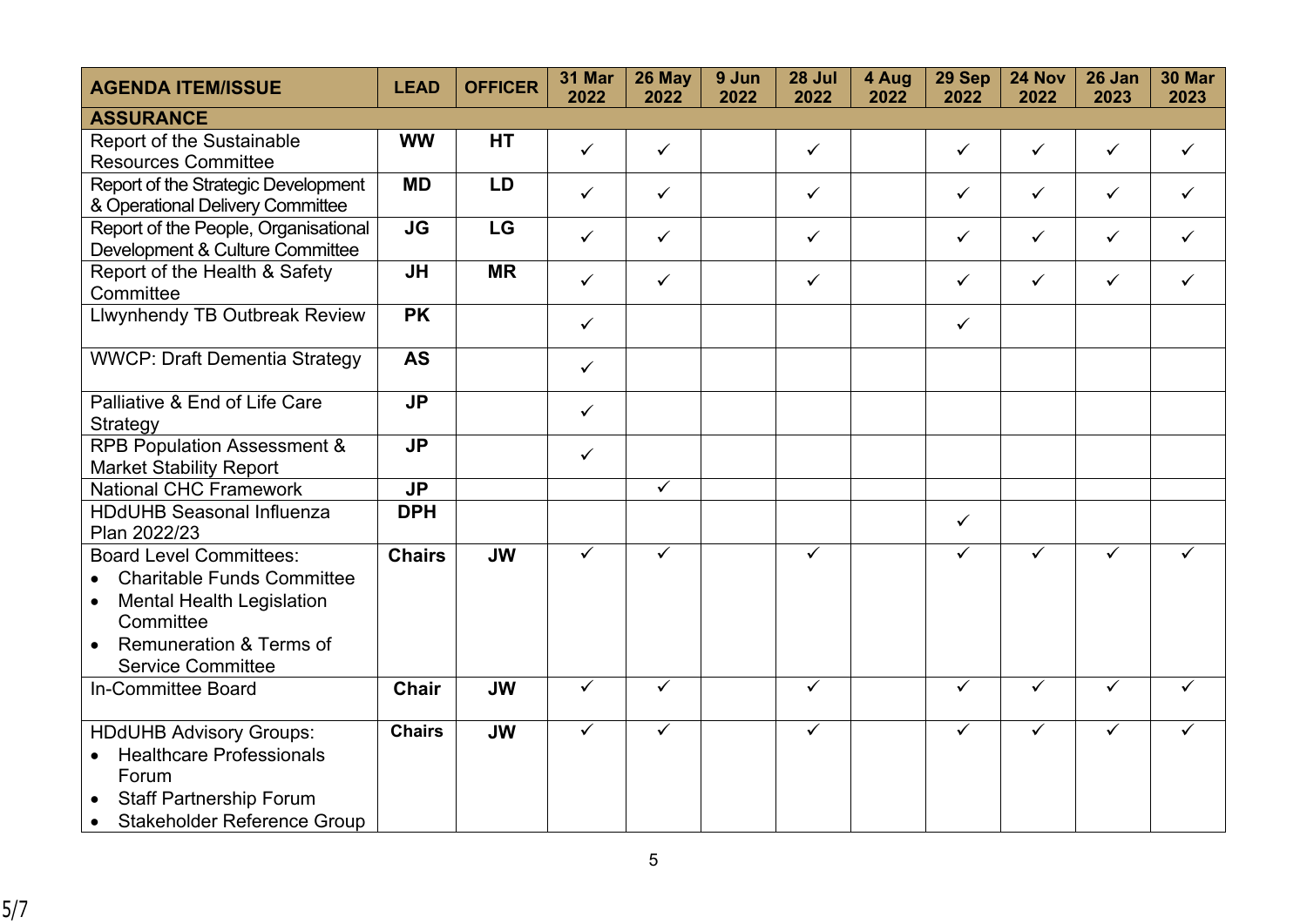| <b>AGENDA ITEM/ISSUE</b>                                                                                                                                                                                                                                                                                                                                     | <b>LEAD</b> | <b>OFFICER</b> | 31 Mar<br>2022 | 26 May<br>2022 | 9 Jun<br>2022 | 28 Jul<br>2022 | 4 Aug<br>2022 | 29 Sep<br>2022 | 24 Nov<br>2022 | 26 Jan<br>2023 | <b>30 Mar</b><br>2023 |
|--------------------------------------------------------------------------------------------------------------------------------------------------------------------------------------------------------------------------------------------------------------------------------------------------------------------------------------------------------------|-------------|----------------|----------------|----------------|---------------|----------------|---------------|----------------|----------------|----------------|-----------------------|
| <b>WORKING IN PARTNERSHIP</b>                                                                                                                                                                                                                                                                                                                                |             |                |                |                |               |                |               |                |                |                |                       |
| <b>HDdUHB Joint Committees &amp;</b><br>Collaboratives:<br>• Welsh Health Specialised<br>Services Committee (WHSSC)<br><b>Emergency Ambulance</b><br>$\bullet$<br>Services Committee (EASC)<br><b>NHS Wales Shared Services</b><br>$\bullet$<br>Partnership (NWSSP)<br><b>Mid Wales Joint Committee</b><br>$\bullet$<br>for Health and Social Care<br>(MWJC) | <b>SM</b>   | <b>CM</b>      | ✓              | ✓              |               | ✓              |               | $\checkmark$   | ✓              | $\checkmark$   | $\checkmark$          |
| <b>NHS Wales Collaborative</b><br>$\bullet$<br>Leadership Forum (CLF)                                                                                                                                                                                                                                                                                        |             |                |                |                |               |                |               |                |                |                |                       |
| <b>Statutory Partnerships Update</b><br>(incl Public Services Boards)                                                                                                                                                                                                                                                                                        | <b>JP</b>   | <b>AB</b>      | $\checkmark$   | $\checkmark$   |               | $\checkmark$   |               | $\checkmark$   | $\checkmark$   | $\checkmark$   | ✓                     |
| FOR INFORMATION/ANNUAL REPORTS                                                                                                                                                                                                                                                                                                                               |             |                |                |                |               |                |               |                |                |                |                       |
| <b>Board Annual Workplan</b>                                                                                                                                                                                                                                                                                                                                 | <b>JW</b>   | <b>CM</b>      | $\checkmark$   | $\checkmark$   |               | ✓              |               | $\checkmark$   | $\checkmark$   | $\checkmark$   | ✓                     |
| <b>Internal Audit: Annual</b><br><b>Governance Statement Review</b>                                                                                                                                                                                                                                                                                          | <b>JW</b>   |                |                |                | $\checkmark$  |                |               |                |                |                |                       |
| <b>Head of Internal Audit Annual</b><br>Report and Opinion 2021/22                                                                                                                                                                                                                                                                                           | <b>JW</b>   |                |                |                | $\checkmark$  |                |               |                |                |                |                       |
| <b>Well-being Objectives Annual</b><br>Report 2021/22                                                                                                                                                                                                                                                                                                        | <b>DPH</b>  | <b>AB</b>      |                |                |               | $\checkmark$   |               |                |                |                |                       |
| <b>West Wales Carers Development</b><br>Group Annual Report 2021/22                                                                                                                                                                                                                                                                                          | <b>DPH</b>  |                |                |                |               | $\checkmark$   |               |                |                |                |                       |
| Healthcare Inspectorate Wales<br>(HIW) Annual Report 2021/22                                                                                                                                                                                                                                                                                                 | <b>HIW</b>  |                |                |                |               |                |               | $\checkmark$   |                |                |                       |
| <b>Strategic Equality Plan Annual</b><br>Report 2021/22                                                                                                                                                                                                                                                                                                      | <b>DPH</b>  | <b>AB</b>      |                |                |               |                |               | $\checkmark$   |                |                |                       |
| <b>HDdUHB Director of Public</b><br><b>Health Annual Report</b>                                                                                                                                                                                                                                                                                              | <b>DPH</b>  |                |                |                |               |                |               |                | $\checkmark$   |                |                       |